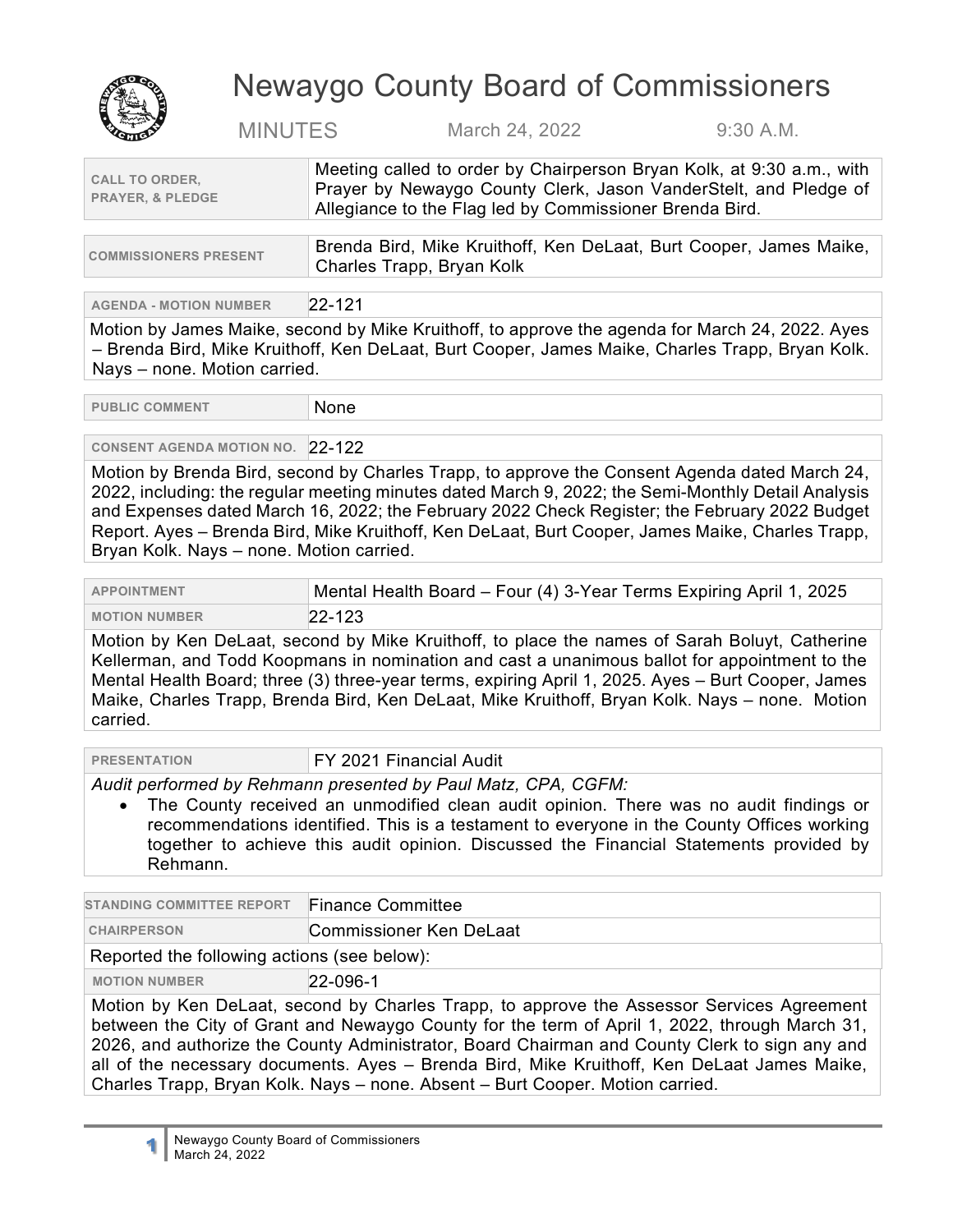**MOTION NUMBER** 22-097-1

Motion by Ken DeLaat, second by James Maike, to execute the new license agreement for Michigan's Dragon at Hardy Dam with Consumer's Energy, and authorize the Board Chairman to sign any and all necessary documents. Ayes – Brenda Bird, Mike Kruithoff, Ken DeLaat James Maike, Charles Trapp, Bryan Kolk. Nays – none. Absent – Burt Cooper. Motion carried.

 **MOTION NUMBER** 22-098-1 Motion by Ken DeLaat, second by Brenda Bird, to amend the Dragon Trail Prime Professional Contract with Spicer Group LLC from \$100,380.00 to a not to exceed the amount of \$180,960.00, and authorize the Board Chair to sign any and all necessary documents. Ayes – Brenda Bird, Mike Kruithoff, Ken DeLaat, Burt Cooper, James Maike, Charles Trapp, Bryan Kolk. Nays – none. Motion carried.

**MOTION NUMBER** 22-107-1

Motion by Ken DeLaat, second by Burt Cooper, to approve the Newaygo County Campus Emergency Plan 2022 Edition and Flip Guide, rescind all prior editions of the Newaygo County Emergency Plan and Flip Guide; and authorize the Board Chair to sign any and all of the necessary documents. Ayes – Brenda Bird, Mike Kruithoff, Ken DeLaat, Burt Cooper, James Maike, Charles Trapp, Bryan Kolk. Nays – none. Motion carried.

 **MOTION NUMBER** 22-108-1

Motion by Ken DeLaat, second by Burt Cooper, to approve the MMRMA Risk Avoidance Program (RAP) Newaygo County Active Shooter and Hostile Event Response Project Grant Application; and authorize the Emergency Services Director and Newaygo County Administrator to sign any and all of the necessary documentation and submit the application electronically. Ayes – Brenda Bird, Mike Kruithoff, Ken DeLaat, Burt Cooper, James Maike, Charles Trapp, Bryan Kolk. Nays – none. Motion carried.

 **MOTION NUMBER** 22-115

Motion by Ken DeLaat, second by Charles Trapp, to accept the DTE Energy Foundation/St. Clair Community Foundation grant award for \$3,000 and authorize the County Administrator to sign any and all necessary documents. Ayes – Brenda Bird, Mike Kruithoff, Ken DeLaat, Burt Cooper, James Maike, Charles Trapp, Bryan Kolk. Nays – none. Motion carried.

 **MOTION NUMBER** 22-116

Motion by Ken DeLaat, second by Mike Kruithoff, to approve increasing the Veterans Benefits Counselor position (Position #6810003 – Pay Grade 5) from part-time to full-time effective March 24, 2022, and amend the Veterans Affairs Manning Table accordingly. This position is contingent upon the Michigan Veterans Affairs Agency (MVAA) grant funding. Ayes – Brenda Bird, Mike Kruithoff, Ken DeLaat, Burt Cooper, James Maike, Charles Trapp, Bryan Kolk. Nays – none. Motion carried.

 **MOTION NUMBER** 22-117

Motion by Ken DeLaat, second by Charles Trapp, to approve the creation of a full-time, unclassified Parks Operation Supervisor position (Position #7510006) at a Pay Grade 6 effective March 24, 2022, and amend the Parks Manning Table accordingly. Ayes – Brenda Bird, Mike Kruithoff, Ken DeLaat, Burt Cooper, James Maike, Charles Trapp, Bryan Kolk. Nays – none. Motion carried.

 **MOTION NUMBER** 22-118

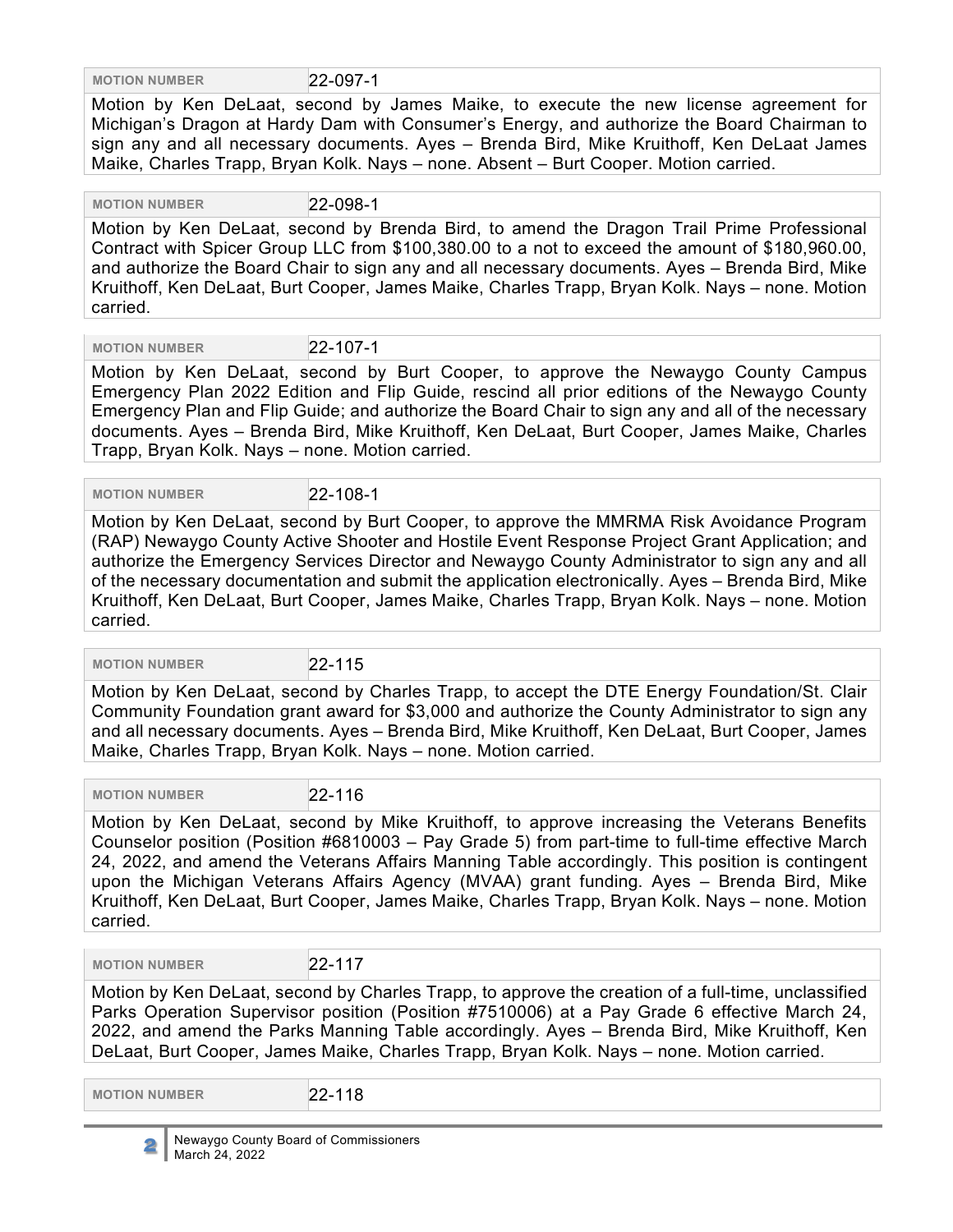Motion by Ken DeLaat, second by James Maike, to approve a contract with Spectrum LLC to construct Michigan's Dragon at Hardy Dam for an amount not to exceed \$670,000.00 and authorize the Board Chairman to sign all necessary documents. Ayes – Brenda Bird, Mike Kruithoff, Ken DeLaat, Burt Cooper, James Maike, Charles Trapp, Bryan Kolk. Nays – none. Motion carried.

**MOTION NUMBER** 22-119

Motion by Ken DeLaat, second by Charles Trapp, to approve the 25-year lease of White Cloud County Park and authorize the Board Chairman to sign any and all necessary documents. Ayes – Brenda Bird, Mike Kruithoff, Ken DeLaat, Burt Cooper, James Maike, Charles Trapp, Bryan Kolk. Nays – none. Motion carried.

| <b>MISC. COMMITTEE REPORT</b>                                                                                                                | Commissioner Brenda Bird                                                                                                                                                                                                                                                                  |
|----------------------------------------------------------------------------------------------------------------------------------------------|-------------------------------------------------------------------------------------------------------------------------------------------------------------------------------------------------------------------------------------------------------------------------------------------|
| Recently attended the Brooks and Croton Township meetings and they have both approved<br>$\bullet$<br>their budgets and are doing very well. |                                                                                                                                                                                                                                                                                           |
| <b>MISC. COMMITTEE REPORT</b>                                                                                                                | <b>Commissioner Burt Cooper</b>                                                                                                                                                                                                                                                           |
| $\bullet$<br>future Board meetings.                                                                                                          | Introduced an issue with EMS services in Newaygo County at the January 12, 2022 meeting,<br>regarding transfers and response times. Would like a solution to this problem. Plans to "step<br>away" from this but will continue to monitor moving forward and will bring for discussion at |
| <b>MISC. COMMITTEE REPORT</b>                                                                                                                | <b>Commissioner Charles Trapp</b>                                                                                                                                                                                                                                                         |
| $\bullet$                                                                                                                                    | Public safety and ambulance concerns have been an issue for quite some time. Believes<br>there are multiple sides to this issue that should be portrayed.                                                                                                                                 |
| <b>MISC. COMMITTEE REPORT</b>                                                                                                                | <b>Commissioner Bryan Kolk</b>                                                                                                                                                                                                                                                            |
|                                                                                                                                              | Attended a presentation by the Frement Chamber of Commerce and the Frement Potary last                                                                                                                                                                                                    |

• Attended a presentation by the Fremont Chamber of Commerce and the Fremont Rotary last evening regarding introducing a "splash pad" in the City of Fremont

| <b>ADMINISTRATOR REPORT</b> | Christopher Wren, County Administrator                                            |  |
|-----------------------------|-----------------------------------------------------------------------------------|--|
|                             | Enjoys working with the financial team and other Departments regarding the audit. |  |

- Looking into Wage Reform in Newaygo County.
- Currently scheduling interviews for the COA Director position.

PUBLIC COMMENT **Jason O'Connell, County Treasurer** 

• Completed settlements with the local units. Took in 5,150 delinquent parcels which is down about 600 from the last 10-year average.

| Amber Wakefield Muma, District 1 Resident<br><b>PUBLIC COMMENT</b> |  |
|--------------------------------------------------------------------|--|
|--------------------------------------------------------------------|--|

• Have been transported 3 times in the last year by Life EMS ambulance and was pleased with each occurrence. Life EMS sends out a survey to those who have used their services and asked if those have been reviewed.

| <b>PUBLIC COMMENT</b> | Pete Kardos, Newaygo County Resident                                                             |
|-----------------------|--------------------------------------------------------------------------------------------------|
|                       | • Has had to use ambulance services this past year and notices that the number of transfers      |
|                       | being done is an issue. Believes that the transfer services should be Spectrum's responsibility. |